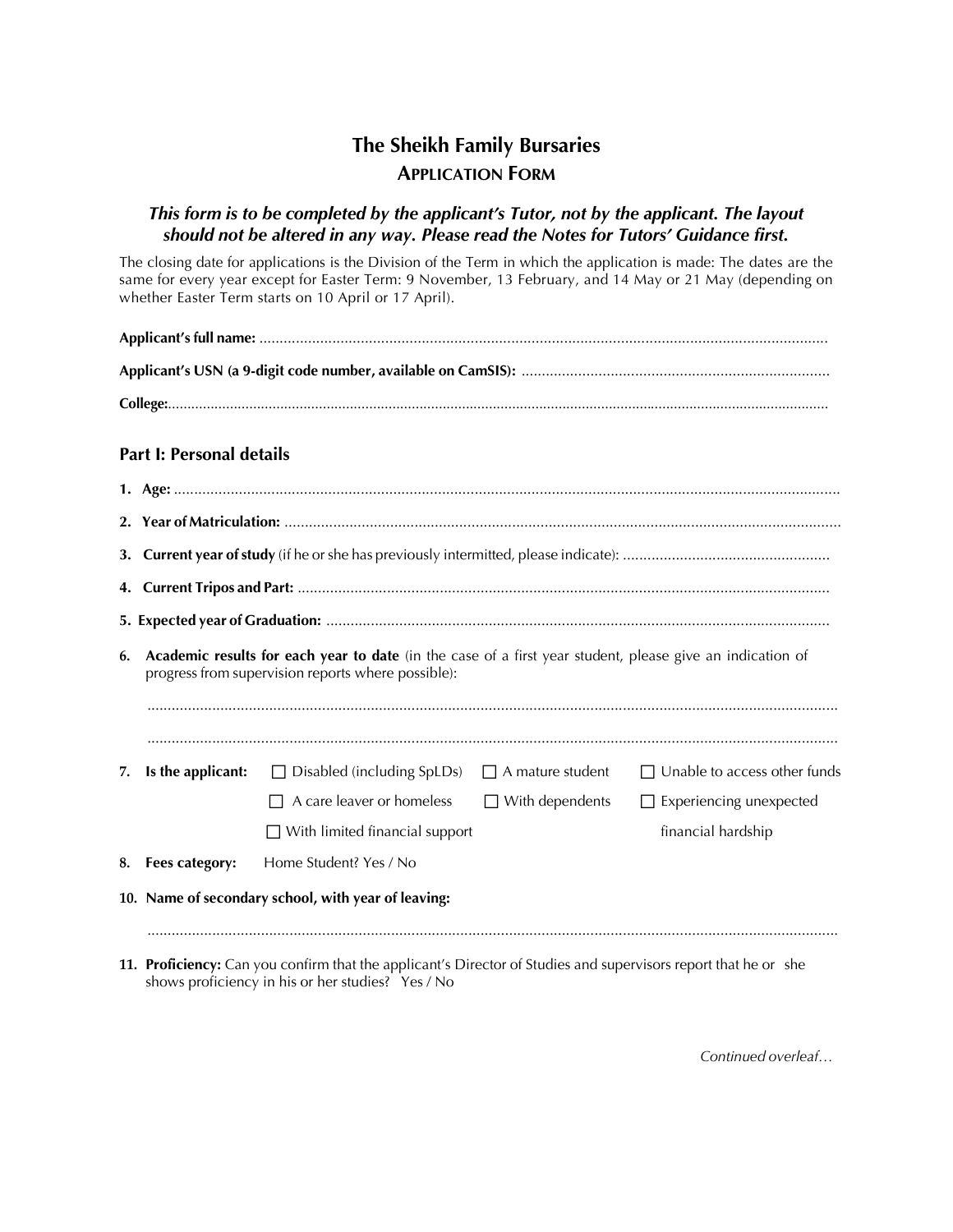#### **Part II: Financial Information**

| 13. Maintenance: Annual maintenance loans (if applicable): <i>f</i> . Annual grants: <i>f</i>                   |  |  |  |  |
|-----------------------------------------------------------------------------------------------------------------|--|--|--|--|
|                                                                                                                 |  |  |  |  |
|                                                                                                                 |  |  |  |  |
| 16. College support, e.g., hardship grants/loans, rent rebates, bursaries, vacation study grants; give amounts: |  |  |  |  |
|                                                                                                                 |  |  |  |  |
|                                                                                                                 |  |  |  |  |
| 18. Has the applicant previously received an award from The Sheikh Family Bursaries Funds?                      |  |  |  |  |

#### **Amount sought from The Sheikh Family Bursaries: £...................................**

*(The maximum total award that may be made in any academic year is currently £2,000)*

#### **Tutor's Letter of Support**

Tutors must attach a signed letter in **detailed** support, referring to the above information where appropriate. Please address fully the points mentioned in the *Notes for Tutors' Guidance* attached to this form.

#### **Budget**

For requests exceeding £500, Tutors must include a budget for the current academic year showing the applicant's income and a summary of estimated expenditure and level of debt (e.g., overdraft) for current academic year. Paragraph 3 of the *Notes for Tutors' Guidance* (attached) gives further information.

#### **Tutor's Signature**

I enclose a signed letter of support and, if required (see above), a budget. In the case of a UK applicant, I **enclose a copy of the "Payment Advice" from Student Finance or "Assessments" from the Student Loan Company (see above). I understand that applications without these documents will be rejected.**

#### **Please send this form in hard copy to:**

Senior Tutor Secretary to the Awarders of The Sheikh Family Bursaries Tutorial Office Downing College tutorial-enquiries@dow.cam.ac.uk